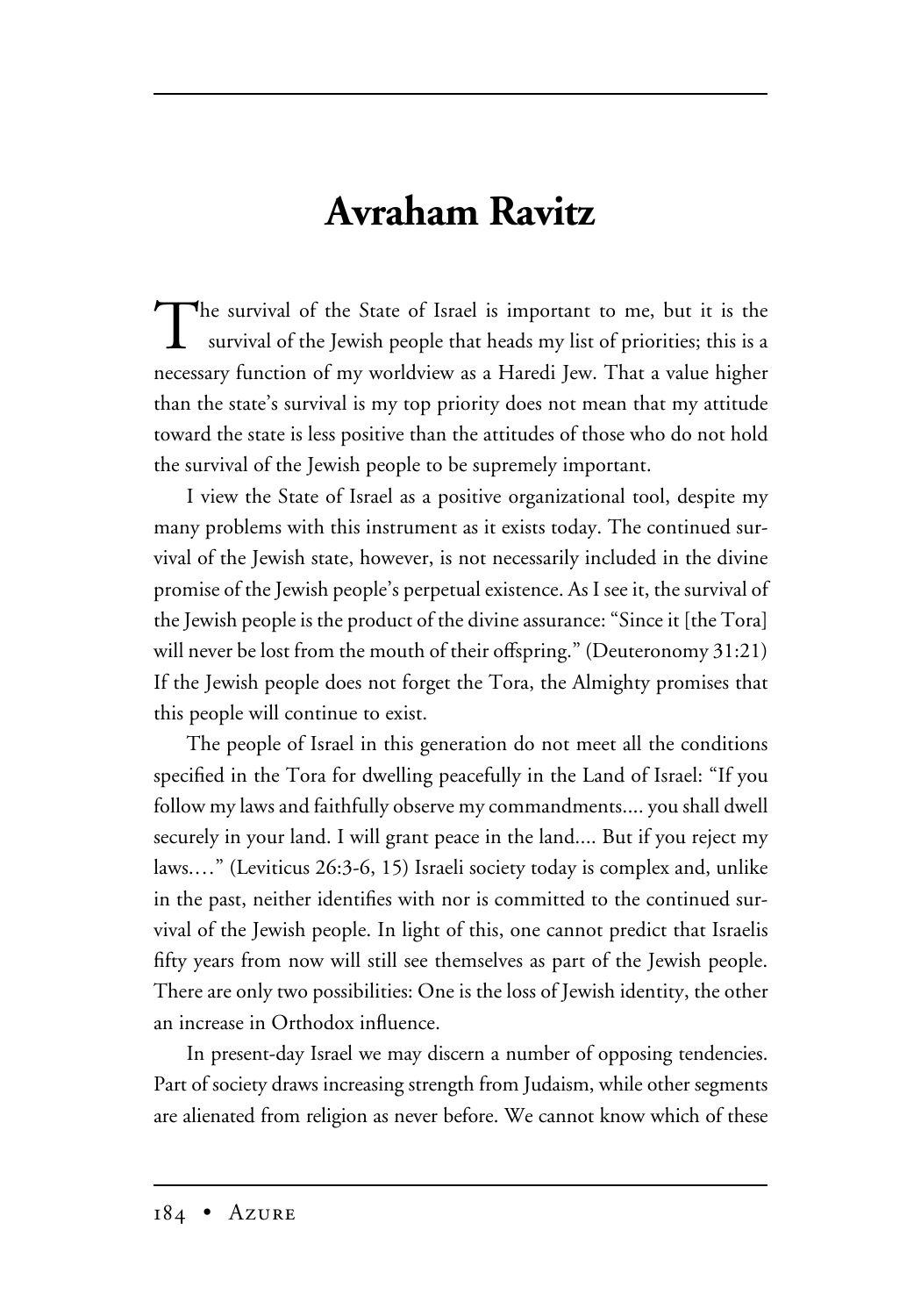trends will prevail, or what the State of Israel will look like in the coming halfcentury. The only thing that can be stated with certainty is that in the year 2048, it will be noted that the State of Israel was established a century earlier.

I am especially disturbed by conversations I have had with public figures in Israel who give the impression that in this generation, the break with Jewish tradition is intensifying, and that to many secular Israelis this constitutes a victory over tradition and religion. There are numerous examples of this: According to the Central Bureau of Statistics, the institution of Jewish marriage is on the wane, with many couples joined instead by some form of civil contract; the general populace evinces hatred for the religious public, especially the Haredim; increasing numbers do not observe kashrut and the Sabbath. Without Tora or the commandments, what remains? Only a historical memory, and even this may not interest someone who is already distanced from Judaism.

Moreover, a considerable portion of Israel's population today are not Jews at all: The Arab minority, thousands of foreign workers and the non-Jews who have immigrated to Israel under the Law of Return. These non-Jews are joined by increasing numbers who are full Jews but want to sever ties with Judaism and the Jewish people, and to build in Israel a "state of all its citizens." The situation is liable to get worse with the outbreak of peace: Security concerns will no longer justify Israel's isolation, and open borders will lead to the mingling of the Jewish population with others. In fifty years, in light of these trends, I fear that broad segments of the Israeli public will deny any type of affiliation with the Jewish people.

In addition to the danger of the loss of Jewish identity, we may anticipate the undermining of our relations with the Jews of the world. Because we are becoming a wealthy country, we may stop receiving economic support from the diaspora. In peacetime, Israel will no longer find its security threatened, and it may no longer get help from the Jewish lobby on Capitol Hill. Those Jews who severed their ties with Jewish tradition but maintained links with Israel out of concern for its survival will have lost all connection with the State of Israel.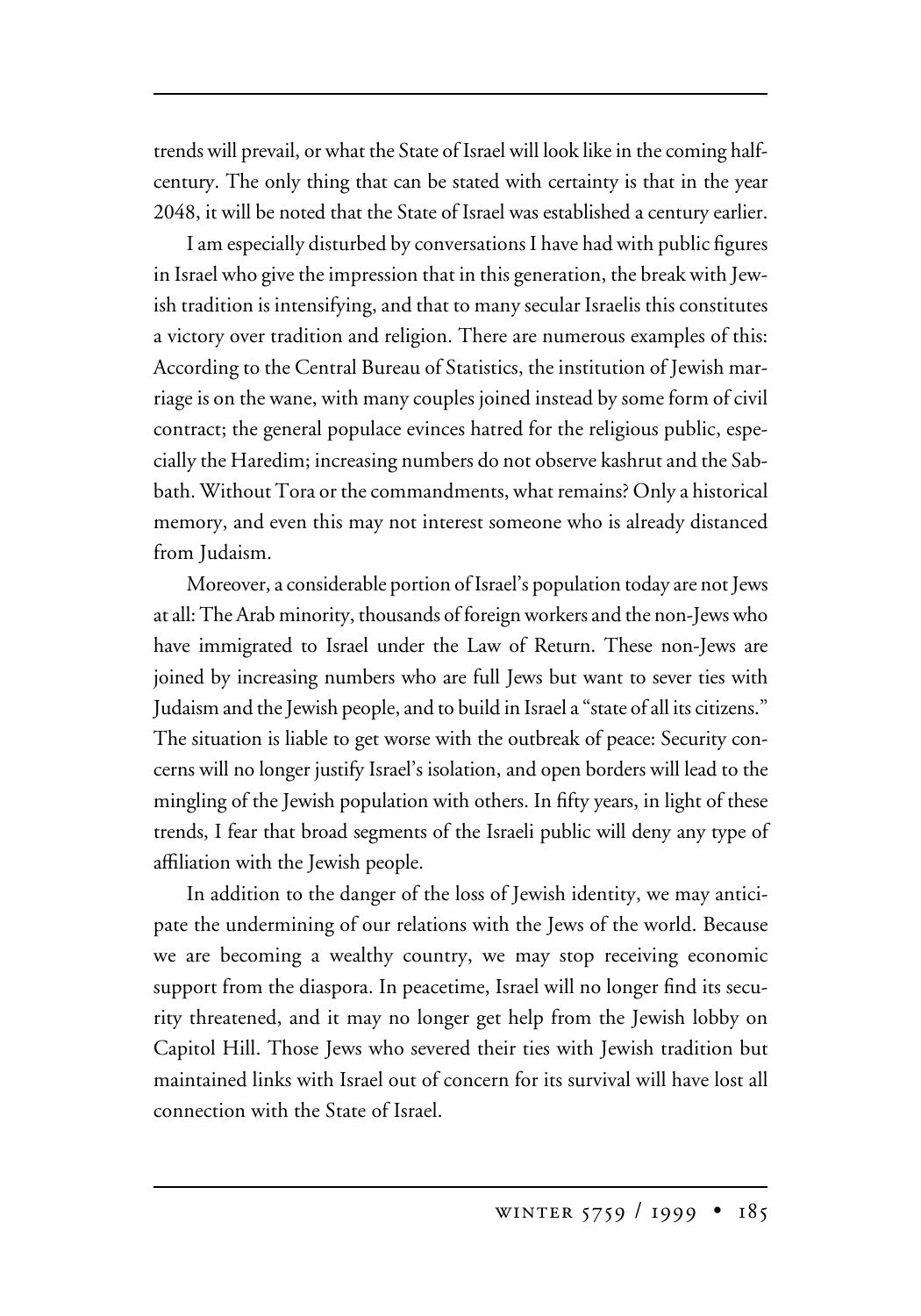As if all this were not enough, hostility toward the religious public in Israel is on the rise. In recent years, secular spokesmen have claimed time and again that religious coercion has intensified, but in fact the opposite is true: The social arrangement between the religious and the secular communities has begun to collapse. For example, cafés and movie theaters in Jerusalem have begun opening on the Sabbath—something that never happened in the past; the great majority of roads in Israel are open on the Sabbath, except for those in Haredi neighborhoods; shopping malls and commercial areas throughout the country operate on the Sabbath; stores selling pork are springing up everywhere; the status of the rabbinical courts has deteriorated, and their powers have been transferred to the civil courts. From one day to the next, Israel is becoming a secular state whose institutions function on the Sabbath, and which has no connection to Jewish tradition.

These things are happening in plain view, and I wonder: *What do people want from Orthodox and Haredi Jews?* That we cease to exist? That we cease to observe the commandments? The Gentiles did not succeed in this, nor has anything else brought about our annihilation. We have no desire to change our way of life, our clothing or the education of our children.

In my estimation, the problem is that the very existence of Haredi Jews bothers the secular public. We are strangers, we behave and dress differently, and our presence reminds them of the Jewish people, with which they do not want to be affiliated. The secular public wants to belong to a state that imposes no restrictions; they regard Judaism as something obsolete and antiquated.

This may all change with the advent of peace. Many more Jews in Israel may feel the need to fill their lives with Jewish spiritual content, for if there is no longer a need to fight for our survival as a state, it will not be worth our while to disappear via assimilation. Opening the borders, with the concomitant danger of losing Jewish identity, may actually bring about a return to Jewish sources. In Israel today, there are more students of Tora than at any time in history, with thousands more drawing closer to Judaism. As such, the vigor of the Jewish religious community may prove capable of overcoming